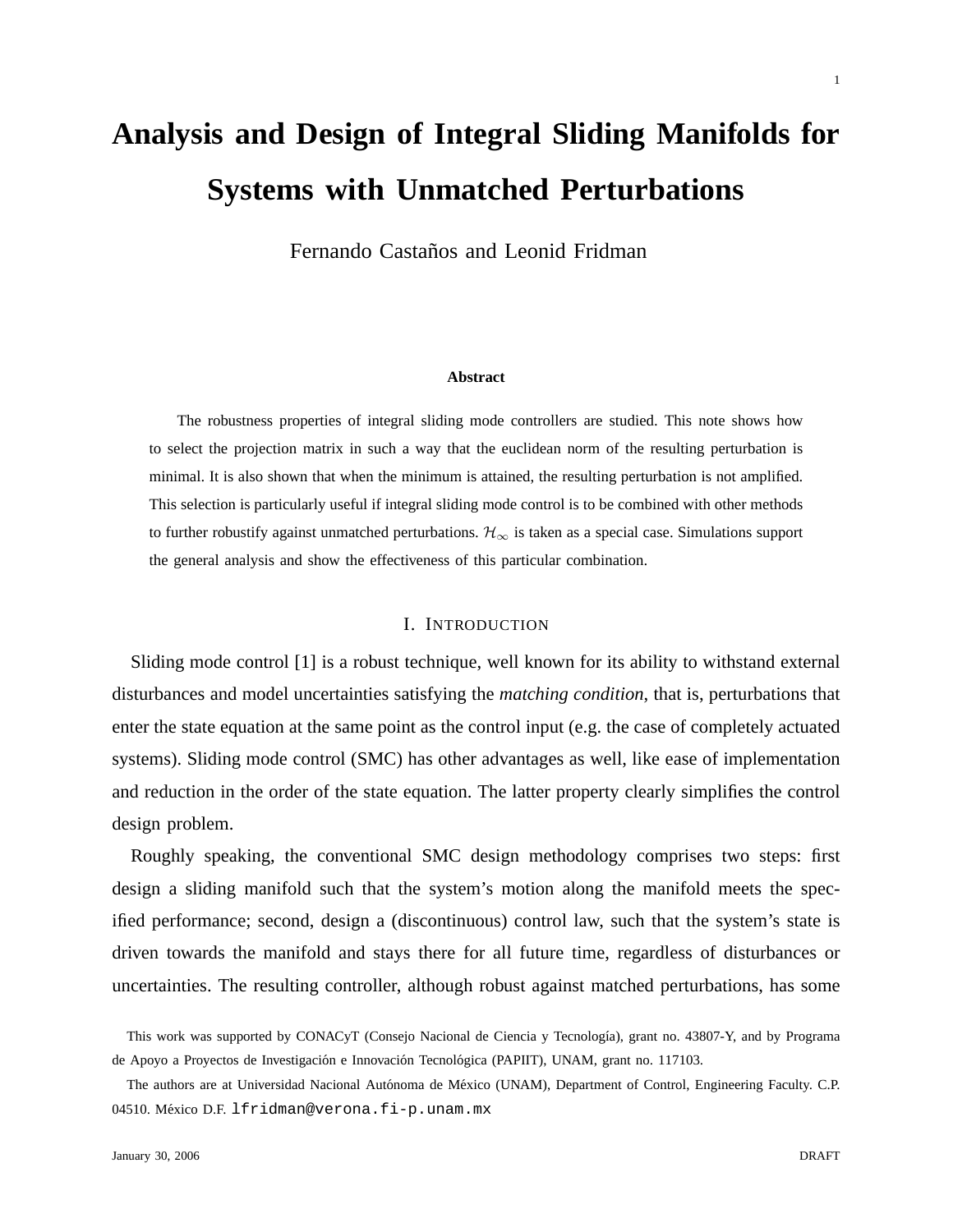disadvantages. Among them we have: the need to measure the whole state; the lack of robustness against unmatched perturbations; and the *reaching phase*, i.e. an initial period of time in which the system has not yet reached the sliding manifold and it is sensitive, even to perturbations satisfying the matching condition.

Several strategies have been proposed to solve these problems. See for example [2], [3], [4], [5], [6] where the need to measure the whole state is relaxed. To address the issue of robustness against unmatched perturbations the main strategy has been the combination of SMC with other robust techniques, e.g. [7], [8], [9].

In order to solve the reaching phase problem an *integral* sliding mode design concept was proposed [10], [11]. The basic idea is to define the control law as the sum of a continuous nominal control and a discontinuous control. The nominal control is responsible for the performance of the nominal system, i.e. without perturbations; and the discontinuous control is used to reject the perturbations. An integral term is included in the sliding manifold, this guarantees that the system trajectories will start in the manifold from the first time instant.

#### *A. Motivation*

To solve the problems of the reaching phase and of the robustness against unmatched perturbations simultaneously (e.g. in the case of sub-actuated systems), the main idea –as in the conventional sliding mode case– has been the combination of integral sliding mode control and other robust techniques. The particular combination depends of course on the specific nature of each problem, and each particular combination has a set of details that needs to be properly addressed. In the case of multi-model uncertain systems [12], [13] a multi-model decomposition becomes the essential problem; in the case of nonlinear systems with unknown unmatched uncertainties [14] Lyapunov's direct method becomes a key feature; if integral sliding mode control is to be combined with LMI based control techniques, the selection of the equivalent matched dynamics would be the main issue. For systems with time delay the essential problem is that the nominal control should contain a delayed component [15].

In all of the above mentioned cases the selection of the projection matrix plays a key role in the design of the sliding manifold. In this note we address the need for a universal choice of such matrix. The results are then complemented with an  $\mathcal{H}_{\infty}$  approach.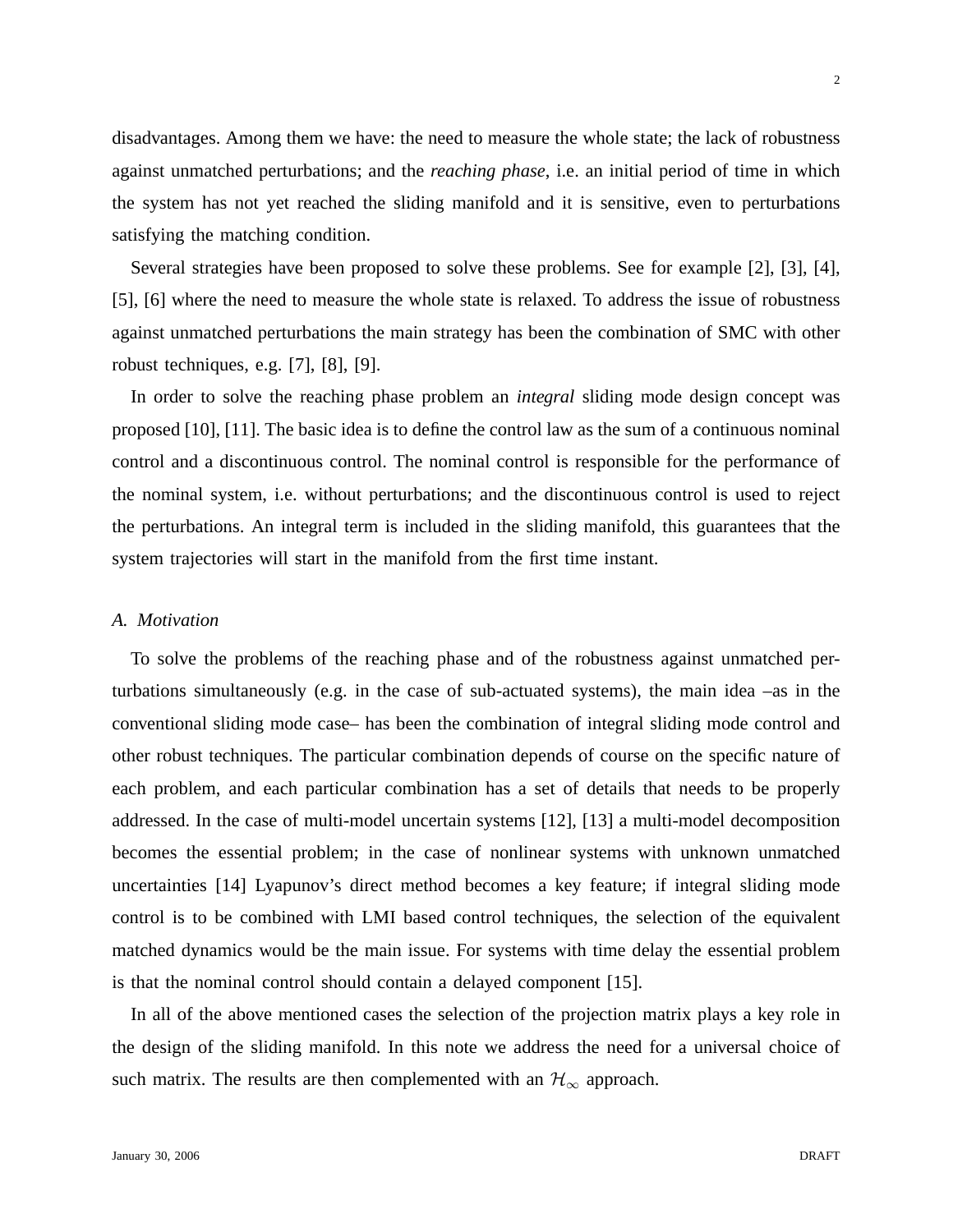## *B. Main Contribution*

In this work we show the following:

- At an integral sliding mode, the discontinuous control completely compensates the matched perturbations, but the unmatched ones are replaced by another (which we shall call equivalent) disturbance.
- There is a set of projection matrices for which the norm of the equivalent disturbance is minimal.
- For any projection matrix in this set, the gain of the discontinuous action is also minimal and the equivalent disturbance equals the unmatched one, i.e. there is no amplification of the unmatched disturbance.

All the above means that an integral sliding mode controller, if improperly designed, while eliminating the matched perturbations, could lead to amplification of the unmatched ones.

The main results are general and can be applied whenever ISMC is to be combined with other techniques to robustify against unmatched disturbances. In this note  $\mathcal{H}_{\infty}$  control is taken as a specific case. Simulations support the validity of the analysis developed and show that the performance of an  $\mathcal{H}_{\infty}$  controller can be increased by this particular combination.

#### *C. Paper's Structure*

In the next section we present a short review of ISMC and state the problem formally. In section III the problem statement is solved and different interpretations are given to the results. In section IV we analyze the combination of ISM with  $H_{\infty}$  control. The conclusions are given in section V.

## II. PROBLEM STATEMENT

#### *A. Preliminaries, ISMC*

Consider a nonlinear system of the form

$$
\dot{x} = f(x, t) + Bu(x, t) + \phi(x, t),
$$
\n(1)

where  $x \in \mathbb{R}^n$  is the state,  $t \in \mathbb{R}$  represents time,  $u(x, t) \in \mathbb{R}^m$  is the control action and  $\phi(x, t)$ is a perturbation due to model uncertainties or external disturbances. The following assumptions are made: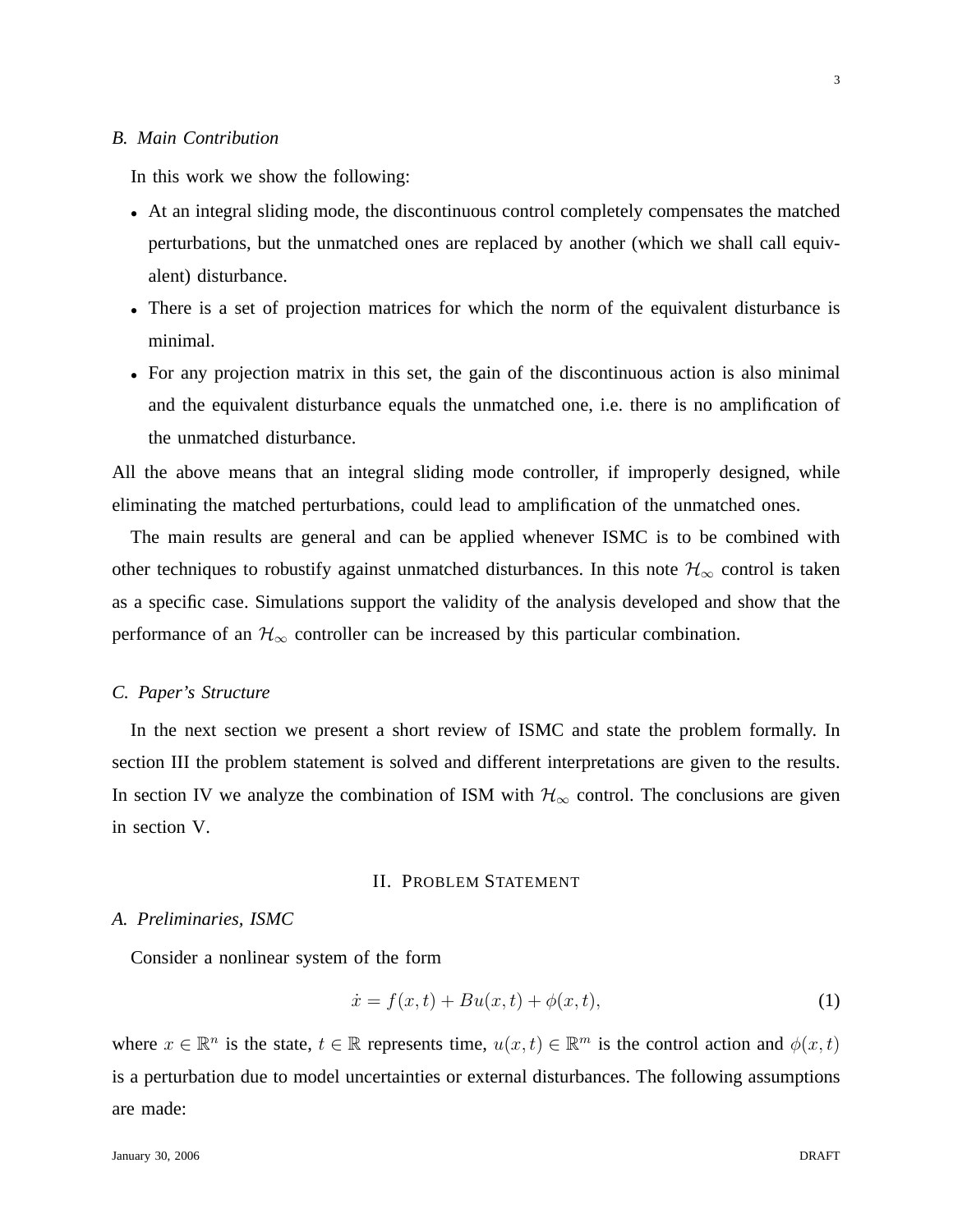*Assumption 1:* rank  $B = m$ .

*Assumption 2:* The actual value of  $\phi(x, t)$  is of course unknown, but it is bounded by a known function  $\bar{\phi}(x, t) \in \mathcal{L}_{\infty}$ , i.e.  $\|\phi(x, t)\| \leq \bar{\phi}(x, t)$  for all x and t.

In the ISMC approach, a law of the form

$$
u(x,t) = u_0(x,t) + u_1(x,t)
$$

is proposed. The nominal control  $u_0(x, t)$  is responsible for the performance of the nominal system;  $u_1(x, t)$  is a discontinuous control action that rejects the perturbations by ensuring the sliding motion. The sliding manifold is defined by the set  $\{x \mid s(x, t) = 0\}$ , with

$$
s(x,t) = G\Big[x(t) - x(t_0) - \int_{t_0}^t \big(f(x,\tau) + Bu_0(x,\tau)\big) d\tau\Big].
$$
 (2)

 $G \in \mathbb{R}^{m \times n}$  is a projection matrix which must satisfy

*Assumption 3:* The matrix product GB is invertible.

The term

$$
x(t_0) + \int_{t_0}^t \big(f(x,\tau) + Bu_0(x,\tau)\big) d\tau
$$

in (2) can be thought as a trajectory of the system in the absence of perturbations and in the presence of the nominal control  $u_0$ , that is, as a nominal trajectory for a given initial condition  $x(t_0)$ . With this remark in mind,  $s(x, t)$  can be considered a penalizing factor of the difference between the actual and the nominal trajectories, projected along G (hence the name *projection matrix*, not to be confused with a projection operator). Notice that at  $t = t_0$ ,  $s(x, t) = 0$ , so the system always starts at the sliding manifold.

The discontinuous control  $u_1$  is usually selected as

$$
u_1(x,t) = -\rho(x,t) \frac{(GB)^T s(x,t)}{\|(GB)^T s(x,t)\|},
$$
\n(3)

where  $\rho(x, t)$  is a gain high enough to enforce the sliding motion. To simplify notation we will omit some of the functions' arguments from now on.

#### *B. Analysis of the Unmatched Perturbation*

Before we analyse the effect of the unmatched perturbation it is convenient to introduce the following proposition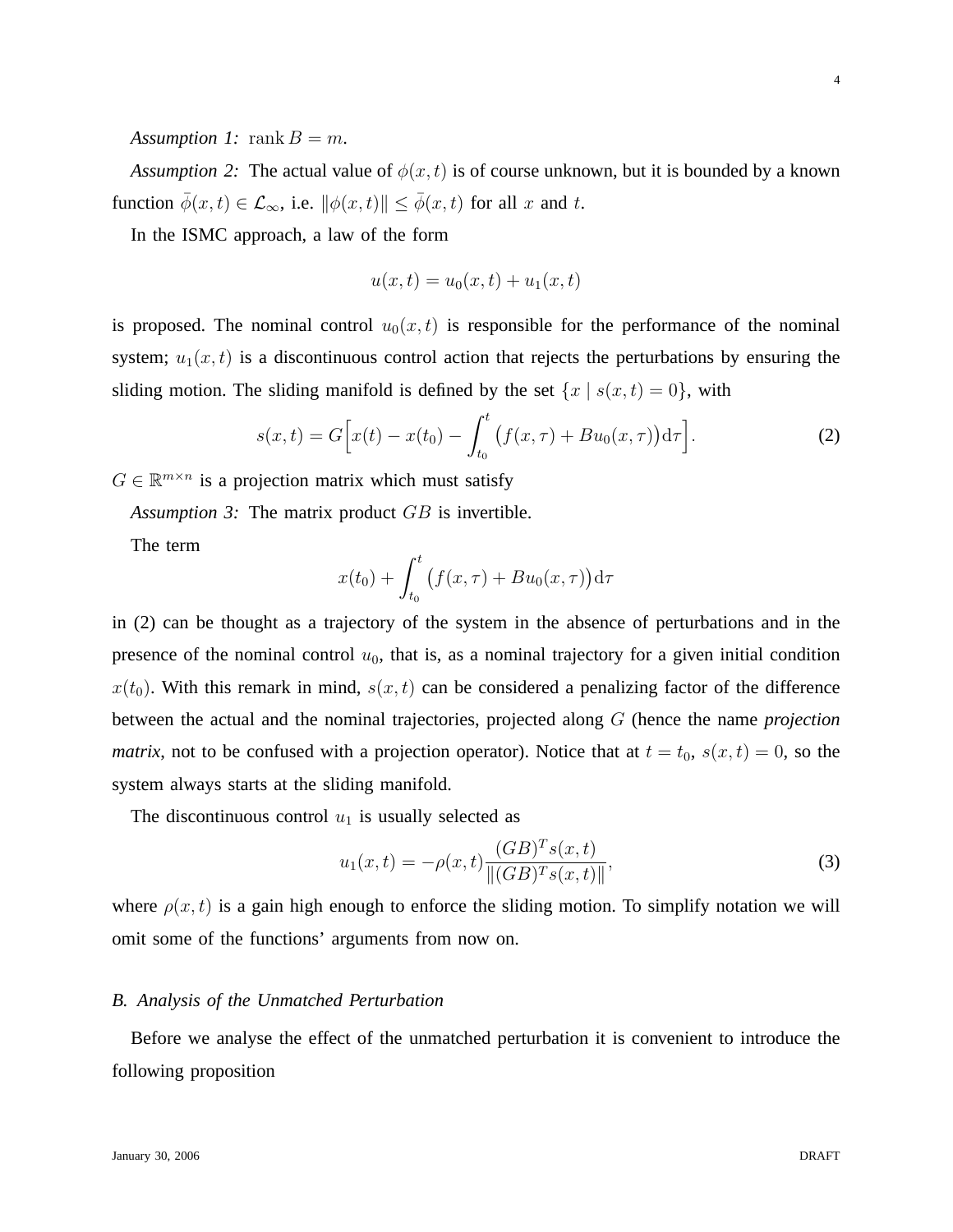January 30, 2006 DRAFT

*Proposition 1:* For any matrix  $B \in \mathbb{R}^{n \times m}$  satisfying Assumption 1, the identity

$$
I_n = BB^+ + B^\perp B^{\perp +}
$$

holds, where  $B^+$  is understood as the left inverse of B, that is  $B^+ = (B^T B)^{-1} B^T$  and the columns of  $B^{\perp} \in \mathbb{R}^{n \times (n-m)}$  span the null space of  $B^T$ .

*Proof:* Consider a matrix

$$
P = \begin{bmatrix} B^+ \\ B^{\perp +} \end{bmatrix}.
$$

This matrix is clearly non-singular since it's inverse is given by  $P^{-1} = \begin{bmatrix} B & B^{\perp} \end{bmatrix}$ , that is

$$
P \cdot P^{-1} = \begin{bmatrix} B^+ B & 0 \\ 0 & B^{\perp +} B^{\perp} \end{bmatrix} = \begin{bmatrix} I_m & 0 \\ 0 & I_{n-m} \end{bmatrix}.
$$

By reversing the order of the operands we get  $P^{-1} \cdot P = BB^+ + B^{\perp}B^{\perp} = I_n$ .

Now we can project the perturbation  $\phi$  into the matched and unmatched spaces

$$
\phi = \phi_{\mathbf{m}} + \phi_{\mathbf{u}}, \quad \phi_{\mathbf{m}} \triangleq BB^{+} \phi, \quad \phi_{\mathbf{u}} \triangleq B^{\perp} B^{\perp +} \phi,
$$

where  $\phi_m$  and  $\phi_u$  are the components that belong to the matched and unmatched spaces respectively.

To determine the motion equations at the sliding manifold we use the equivalent control method  $[1]$ . The derivative of s along time is

$$
\dot{s} = G[f + B(u_0 + u_1) + BB^+ \phi + B^\perp B^{\perp +} \phi] - G[f + Bu_0]
$$
  
=  $GB(u_1 + B^+ \phi) + G\phi_u$ .

The equivalent control is obtained by solving the equation  $\dot{s} = 0$  for  $u_1$ 

$$
u_{1\text{eq}} = -B^{+}\phi - (GB)^{-1}G\phi_{\text{u}}.\tag{4}
$$

*Remark 1:* In the majority of the papers dealing with SMC, perturbations are assumed to be matched and the term on the far right is usually ignored.

By substituting  $u_{1\text{eq}}$  for  $u_1$  in (1) we obtain the sliding dynamics

$$
\dot{x}_{\text{eq}} = f + B(u_0 - B^+ \phi - (GB)^{-1} G \phi_u) + BB^+ \phi + B^{\perp} B^{\perp +} \phi \n= f + Bu_0 + [I - B(GB)^{-1} G] \phi_u.
$$
\n(5)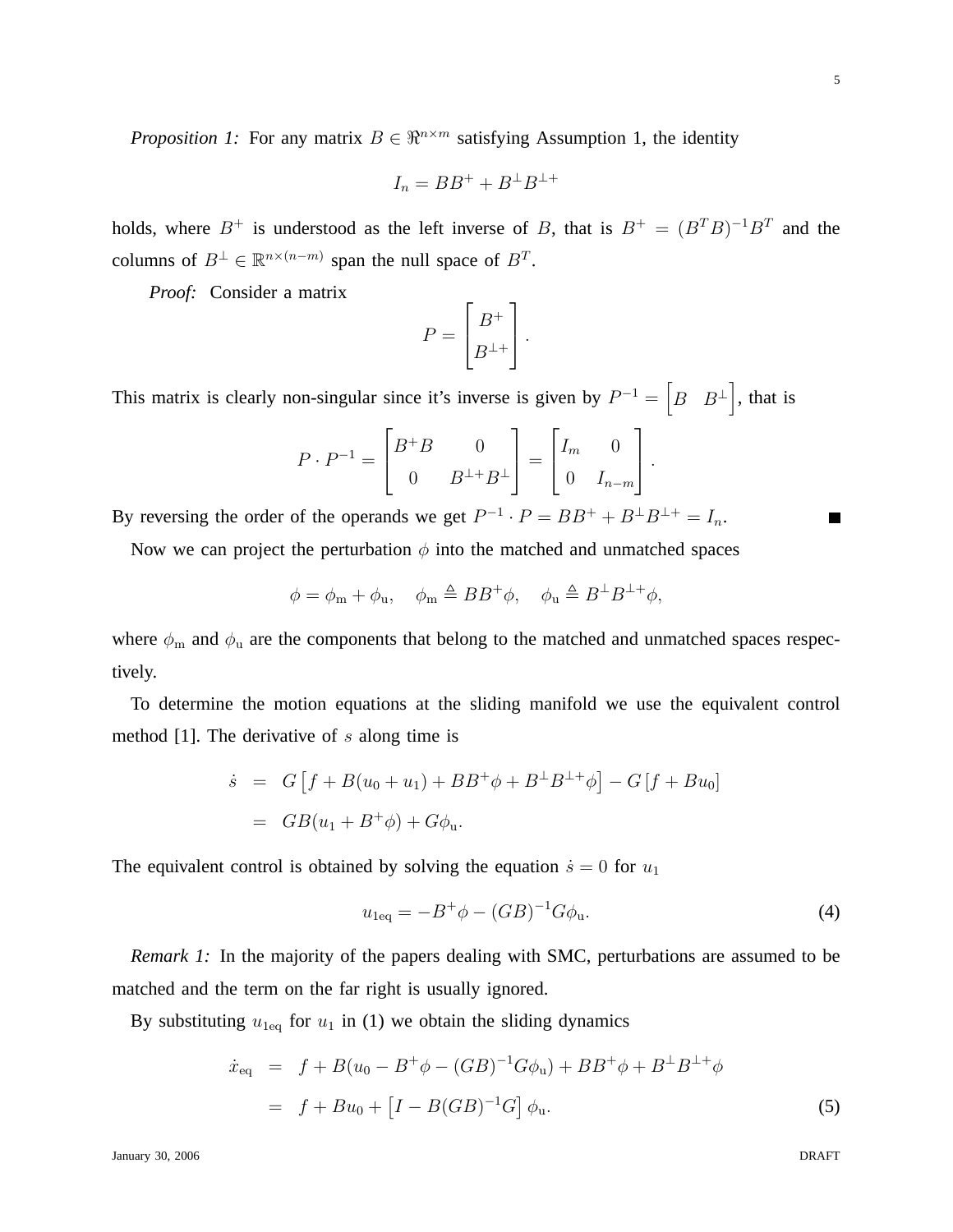From the last equation we can draw several conclusions. First, the dynamics at the sliding manifold do not contain the matched perturbation: it has been successfully rejected. Second, with respect to conventional SMC, we have gained some extra degrees of freedom. We can use  $u_0$ to stabilize the nominal system and to treat the unmatched perturbation. The projection matrix G can now be considered a free parameter. Third, the order of the equivalent dynamics is equal to that of the original system, that is, there is *no order reduction*. This is the "price" we pay in return for the extra degrees of freedom and the elimination of the reaching phase. And fourth, the unmatched perturbation is now multiplied by a matrix

$$
\Gamma \triangleq [I - B(GB)^{-1}G].
$$

Another way to look at this, is that we have traded the original perturbation  $\phi_{m} + \phi_{u}$ , for a new one:  $\phi_{\text{eq}} \triangleq \Gamma \phi_{\text{u}}$ .

## *C. Specific Questions*

Matrix  $\Gamma$  is the main concern of this note. We would like to pose two specific questions regarding Γ:

- 1) Is there a  $G^*$ , such that norm of the equivalent perturbation  $\phi_{\text{eq}}$  is minimal?
- 2) Does matrix Γ amplify the unmatched perturbation? i.e. is the norm of  $\phi_{eq}$  greater than the norm of  $\phi_u$ ?

These questions make sense whenever we are considering unmatched perturbations and  $u_0$  is to be designed with robustness against unmatched uncertainty in mind.

#### III. MAIN RESULTS

In this section we answer the questions formulated in the problem statement and make some comments on the answers.

*Proposition 2:*  $B^T$  is a matrix which minimizes the norm of  $\phi_{\text{eq}}$ , i.e.

$$
G^* = B^T = \arg\min_{G \in \mathbb{R}^{m \times n}} \left\| \left[ I - B \left( GB \right)^{-1} G \right] \phi_u \right\|_2 \tag{6}
$$

*Proof:* Notice first that

$$
\left\| \left[ I - B \left( GB \right)^{-1} G \right] \phi_{\mathrm{u}} \right\|_{2} = \left\| \phi_{\mathrm{u}} - B \varphi \right\|_{2}
$$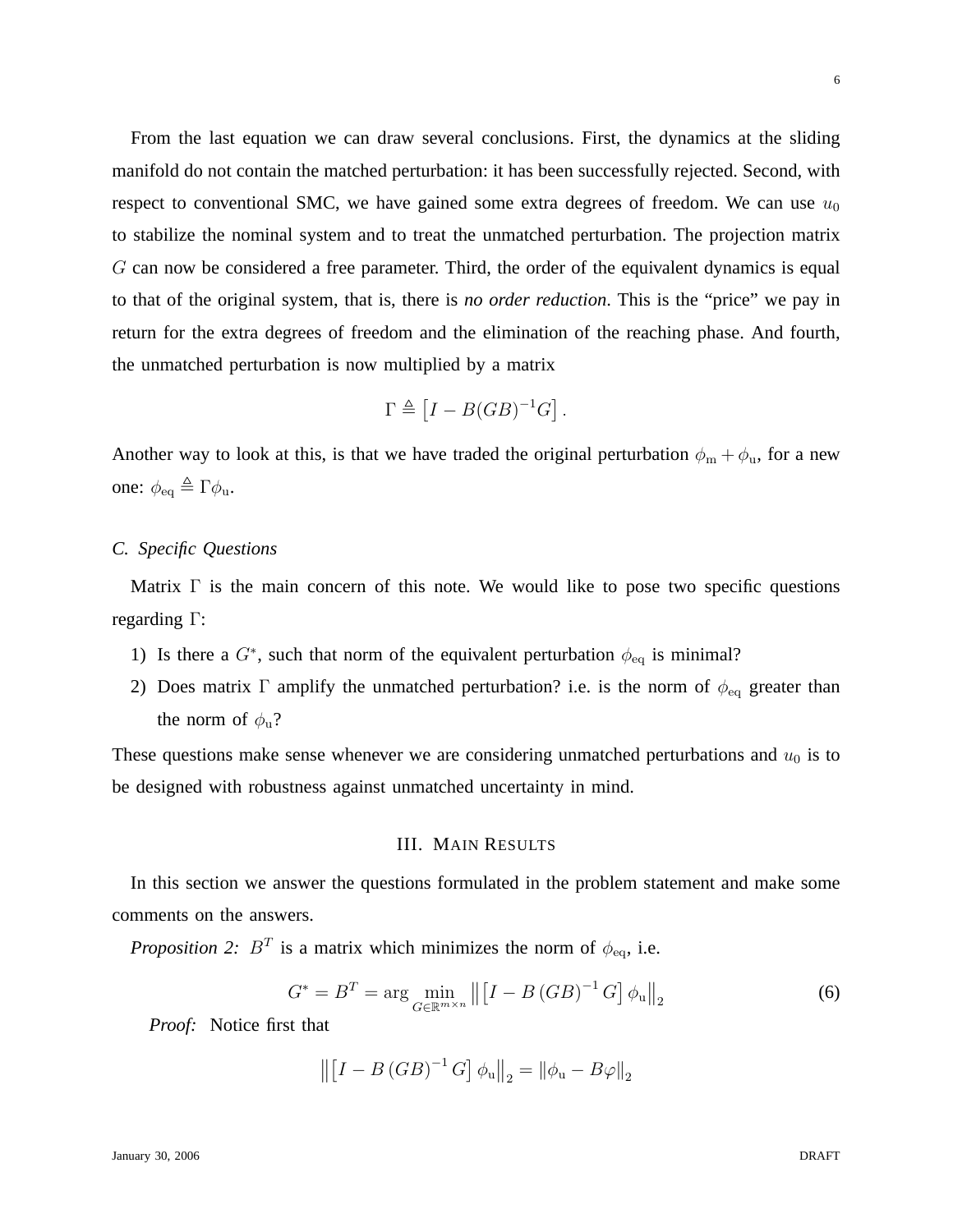where  $\varphi = (GB)^{-1} G \phi_u$ . Thus, problem (6) can be rewritten in the form:

$$
\varphi^* = \arg\min_{\varphi \in \Re^m} \left\| \phi_{\mathbf{u}} - B\varphi \right\|_2,
$$

which, according to the Projection theorem [16, p. 51] has  $\varphi^* = B^+ \phi_u$  as a solution. Making  $G = B<sup>T</sup>$  we will have:

$$
\varphi = (B^T B)^{-1} B^T \phi_u = B^+ \phi_u = \varphi^*
$$

which implies  $(6)$ .

Notice that for  $G = B^+$  we also have  $\varphi = B^+ \phi_{\text{u}}$ , so  $B^+$  also minimizes  $\phi_{\text{eq}}$ .

*Proposition 3:* Given  $m < n$  and a minimizing  $G^*$ , the resulting  $\Gamma^* = I - B(B^+B)^{-1}B^+ = I$  $I - BB^+$  has euclidean norm equal to one. Moreover, the resulting equivalent perturbation  $\phi_{\text{eq}}$ is equal to the original unmatched perturbation  $\phi$ <sub>u</sub>.

*Proof:* Notice first that

$$
\Gamma^{*T}\Gamma^{*} = [I - BB^{+}] [I - BB^{+}] = I - BB^{+} - BB^{+} + BB^{+}BB^{+}
$$

$$
= I - BB^{+} = \Gamma^{*},
$$

which means that Γ<sup>\*</sup> is a symmetric matrix and therefore all the eigen-values are real. Suppose that v is an eigen-vector associated to any eigen-value  $\lambda$  of  $\Gamma^*$ , that is,

$$
\Gamma^* v = \lambda v \quad \Rightarrow \quad v^T \Gamma^{*T} \Gamma^* v = \lambda^2 \|v\|^2. \tag{7}
$$

But, since  $\Gamma^{*T}\Gamma^{*} = \Gamma^{*}$  we have

$$
v^T \Gamma^{*T} \Gamma^* v = v^T \Gamma^* v = \lambda ||v||^2. \tag{8}
$$

From (7) and (8), it is clear that the eigen-values of  $\Gamma$  must satisfy  $\lambda^2 = \lambda$ . The last equation has two solutions,  $\lambda = 0$  and  $\lambda = 1$ . Since rank $(BB^+) < n$ , the rank of  $I - BB^+$  cannot be zero. This means that Γ <sup>∗</sup> must have at least one eigen-value different from zero, that is, the maximum eigen-value is one. The last sentence implies that  $\|\Gamma^*\| = 1$ .

The second statement of the proposition follows directly from the fact that at  $G = B<sup>+</sup>$  (or  $G = B<sup>T</sup>$ ) the product  $G\phi_u$  equals zero.

A possible interpretation of the previous theorems is that in order to avoid amplification we should only penalize the difference between the actual and nominal trajectories, projected into the matched space. Notice that for  $G = B^+$  the equivalent control (4) becomes  $u_{1eq} = -B^+ \phi$ ,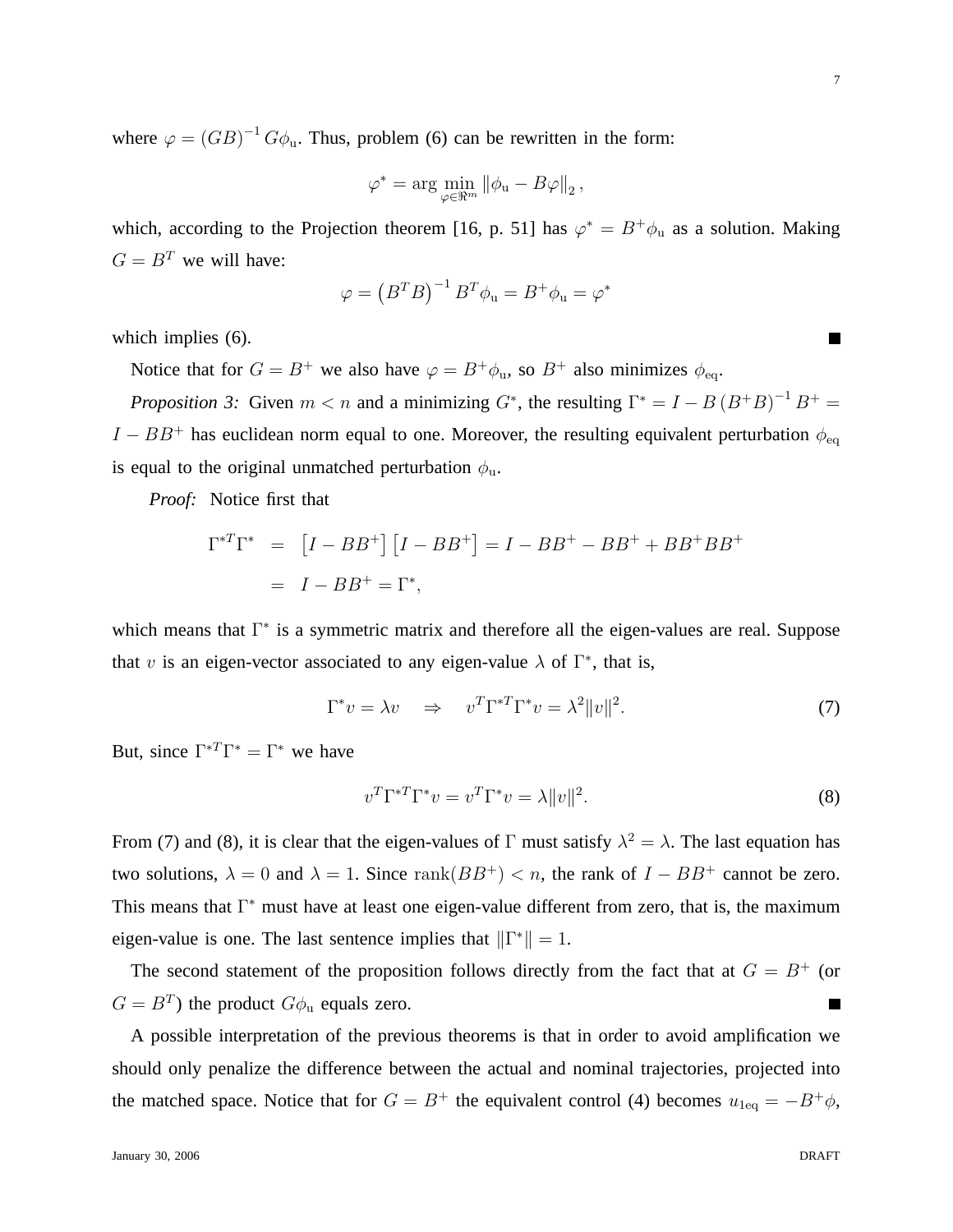so, it should only contain the matched perturbations: any attempt to compensate the unmatched perturbations with the discontinuous control would only make matters worst.

The selection  $G = B^+$  has other advantages. First, the discontinuous control (3) is simplified to

$$
u_1 = -\rho \frac{s}{\|s\|}.
$$

Second, the gain  $\rho$  and as a consequence the amplitude of the chattering can be reduced. Consider the candidate Lyapunov function  $V = ||s||^2/2$ . At  $G = B^+$  the derivative of s is

$$
\dot{s} = -\rho \frac{s}{\|s\|} + B^+ \phi,
$$

and the derivative of  $V$  is

$$
\dot{V} = s^T \left( -\rho \frac{s}{\|s\|} + B^+ \phi \right) \le -\|s\| (\rho - \|B^+ \phi\|)
$$
\n(9)

In order to guarantee the sliding motion the discontinuous action only has to major the matched disturbance. In the general case, the derivative of the Lyapunov function is

$$
\dot{V} = s^T \left( GB \left( -\rho \frac{(GB)^T s}{\|(GB)^T s\|} + B^+ \phi \right) + G \phi_u \right) \leq -\|(GB)^T s\| (\rho - \|B^+ \phi - (GB)^{-1} G \phi_u \|)
$$
\n(10)

So it is reasonable to select  $G = B^+$ . We close this section by writing the dynamics at the sliding manifold

$$
\dot{x}_{\text{eq}} = f + Bu_0 + \phi_u. \tag{11}
$$

## IV. CASE OF STUDY: ISM AND  $\mathcal{H}_{\infty}$  CONTROL

In this section we analyze the specific combination of ISMC and another robust method. The main goal of this section is to support the previous analysis and propositions 2 and 3. For simplicity we have chosen a linear technique:  $\mathcal{H}_{\infty}$  control.

## *A. Background,* H<sup>∞</sup> *control*

Within the classical framework, when the full state is available the plants under consideration have the form

$$
\dot{x} = Ax + B_w w + Bu \tag{12a}
$$

$$
z = Cx + Du, \quad z \in \mathbb{R}^{n+m} \tag{12b}
$$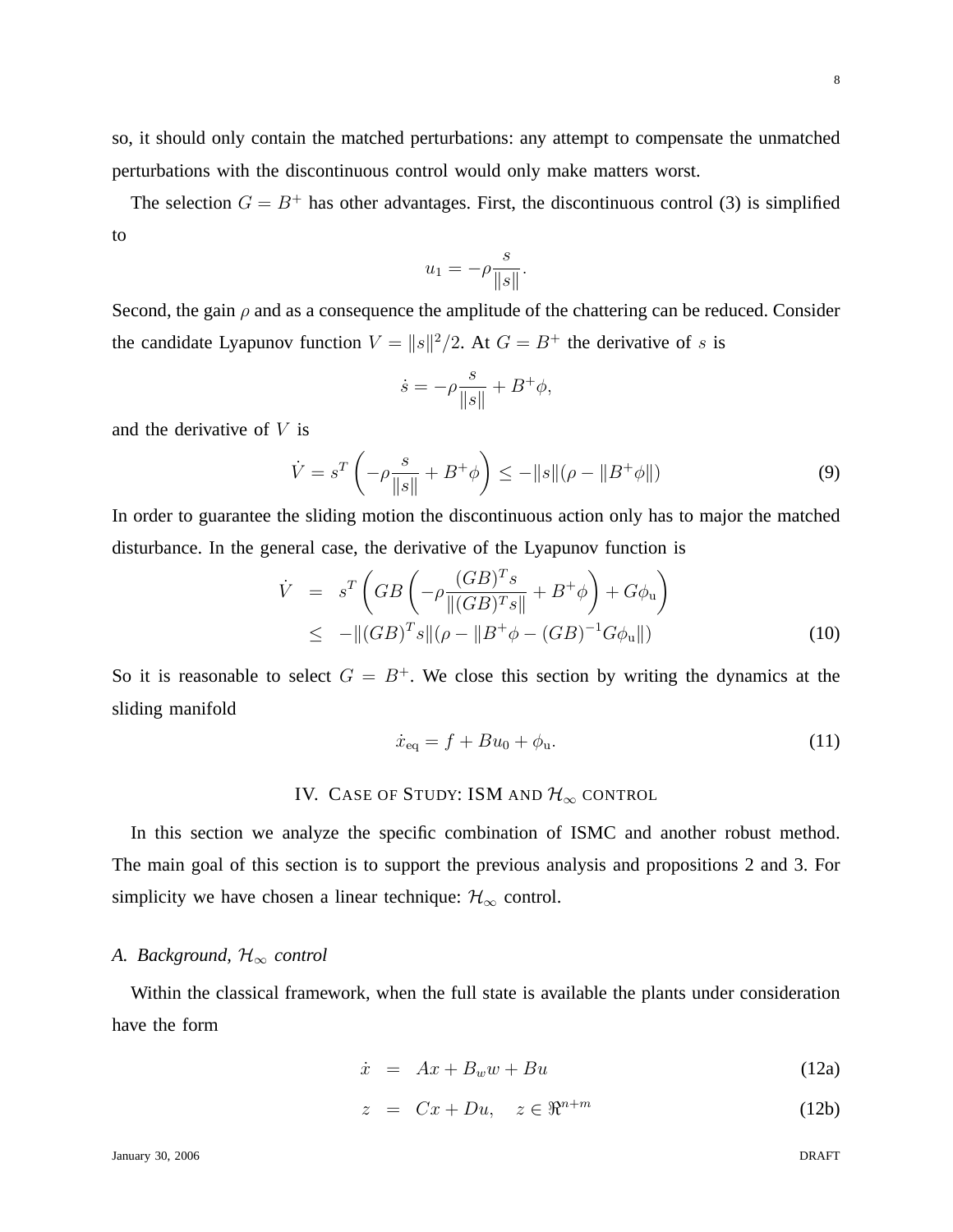where z is an artificial penalty variable, matrices C and D are of appropriate dimension and establish a compromise between the cost associated to the state and the cost of the control used to keep the state within some bounds. The goal is to minimize the  $\mathcal{H}_{\infty}$  norm of the transfer matrix  $T_{zw}$  that goes from w to z.

The following assumption is typical:

Assumption 4:  $(A, B)$  is stabilizable,  $(C, A)$  is detectable and  $D<sup>T</sup>$   $\begin{bmatrix} C & D \end{bmatrix} = \begin{bmatrix} 0 & I \end{bmatrix}$ .

The first part of assumption 4 is obvious and the second guarantees the boundedness of the state. The last part means that  $z$  has no cross weighting between the state and control, and that the control weight matrix is the identity. The latter can be relaxed by a suitable coordinate transformation.

The following theorem (given without proof) is a standard result of  $\mathcal{H}_{\infty}$  control [17]. *Theorem 1 (Doyle* et al.*):* Given assumption 4, there exist a controller satisfying

$$
||T_{zw}||_{\infty} < \gamma
$$

iff there exists a real, symmetric, positive semi-definite matrix  $X$  satisfying the Riccati equation

$$
XA + A^T X - X(BB^T - \gamma^{-2} B_w B_w^T)X + C^T C = 0.
$$
\n(13)

Moreover, when this condition holds, one such controller is

$$
u = -B^T X x. \tag{14}
$$

In [18], [19] it is shown that the  $\mathcal{H}_{\infty}$  norm in the frequency domain and the (truncated)  $\mathcal{L}_2$ induced norm of a linear system in the time domain are equivalent, i.e., if the conditions of Theorem 1 are satisfied, then

$$
\int_{t_0}^{T} \|z\|^2 d\tau \le \gamma^2 \int_{t_0}^{T} \|w\|^2 d\tau \tag{15}
$$

holds for all  $T \geq t_0$ . This equivalence allows to understand the  $\mathcal{H}_{\infty}$  problem in terms of *disturbance attenuation*, to generalize the  $H_{\infty}$  control objective to nonlinear systems and to restate the  $\mathcal{H}_{\infty}$  control problem in the following terms: minimize the system's performance index, where the performance index  $\gamma$ , is understood as a truncated  $\mathcal{L}_2$  gain.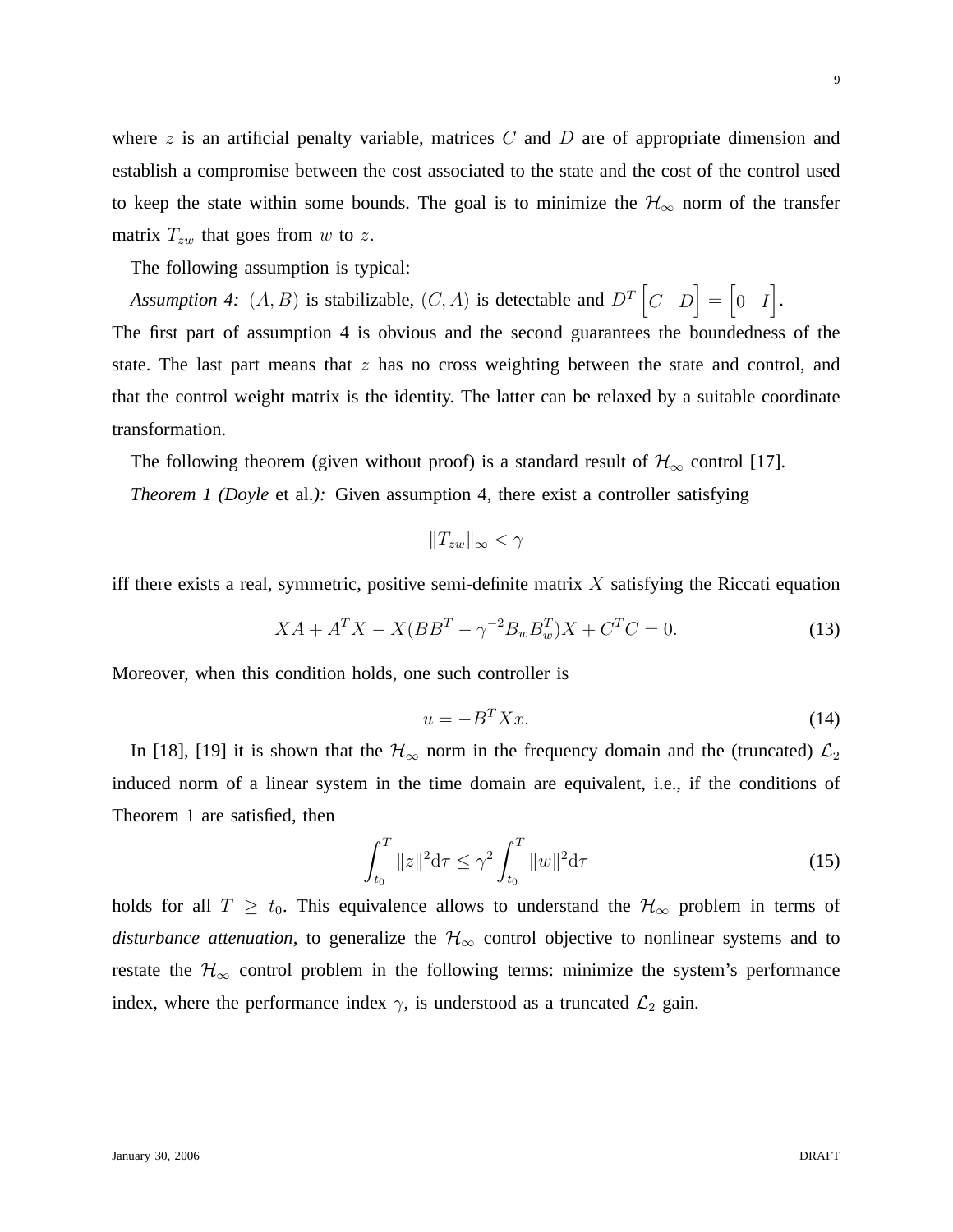#### *B. Proposed Methodology*

The basic idea is to use an ISMC to reject the matched perturbation and design the nominal control using  $H_{\infty}$  techniques to attenuate the unmatched one. Suppose that a control is to be designed for system (12). In terms of (1) we have  $f(x,t) = Ax$  and  $\phi = B_w w$ . According to (11), the system's dynamics at the sliding manifold is  $\dot{x} = Ax + B^{\perp}B^{\perp} + B_ww + Bu_0$ , where  $\phi_u = B^{\perp}B^{\perp} + B_w w$  was used to derive the previous equation. Notice that the discontinuous control  $u_1$  is already fixed, so we need to replace u by  $u_0$  in the definition of the penalty variable  $z$ , that is

$$
z_0 = Cx + Du_0.
$$

The problem now becomes that of finding a minimum  $\gamma$  and a semi-definite matrix X that satisfies (13), but with  $B_w$  substituted by  $B^{\perp}B^{\perp}+B_w$ .

The control  $u_1$  is used to keep the state within some bounds and the cost of it should be taken into account if a comparison with the standard  $\mathcal{H}_{\infty}$  control strategy is to be made, in other words: for comparison purposes the original definition of  $z$  should be used. Whether or not the discontinuous control  $u_1$  improves the over all performance index is not an easy question to answer, for it depends mainly on the weight  $C$  assigned to the state. We can however, make a (rather informal) remark: notice that by orthogonality  $||B^{\perp}B^{\perp}+B_ww||^2 = ||B_ww||^2 ||BB^+B_ww||^2$ . Since the squared norm of the unmatched perturbation is not bigger than the original one, we should expect a better performance index if the weight given to the state is "high-enough".

We summarize the proposed methodology in the following algorithm:

1) Solve the Riccati equation

$$
XA + A^T X - X \left( B B^T - \gamma^{-2} \bar{B}_w \bar{B}_w^T \right) X + C^T C = 0,
$$
\n(16)

where  $\bar{B}_w \triangleq B^{\perp}B^{\perp+}B_w$ .

2) Set the sliding manifold as

$$
s = B^{+} \left[ x(t) - x(t_0) - \int_{t_0}^{t} (A - BB^{T} X) x(\tau) d\tau \right]
$$

3) and the control as

$$
u = -B^T X x - \rho \frac{s}{\|s\|}, \quad \rho > \|B^+ B_w w\|.
$$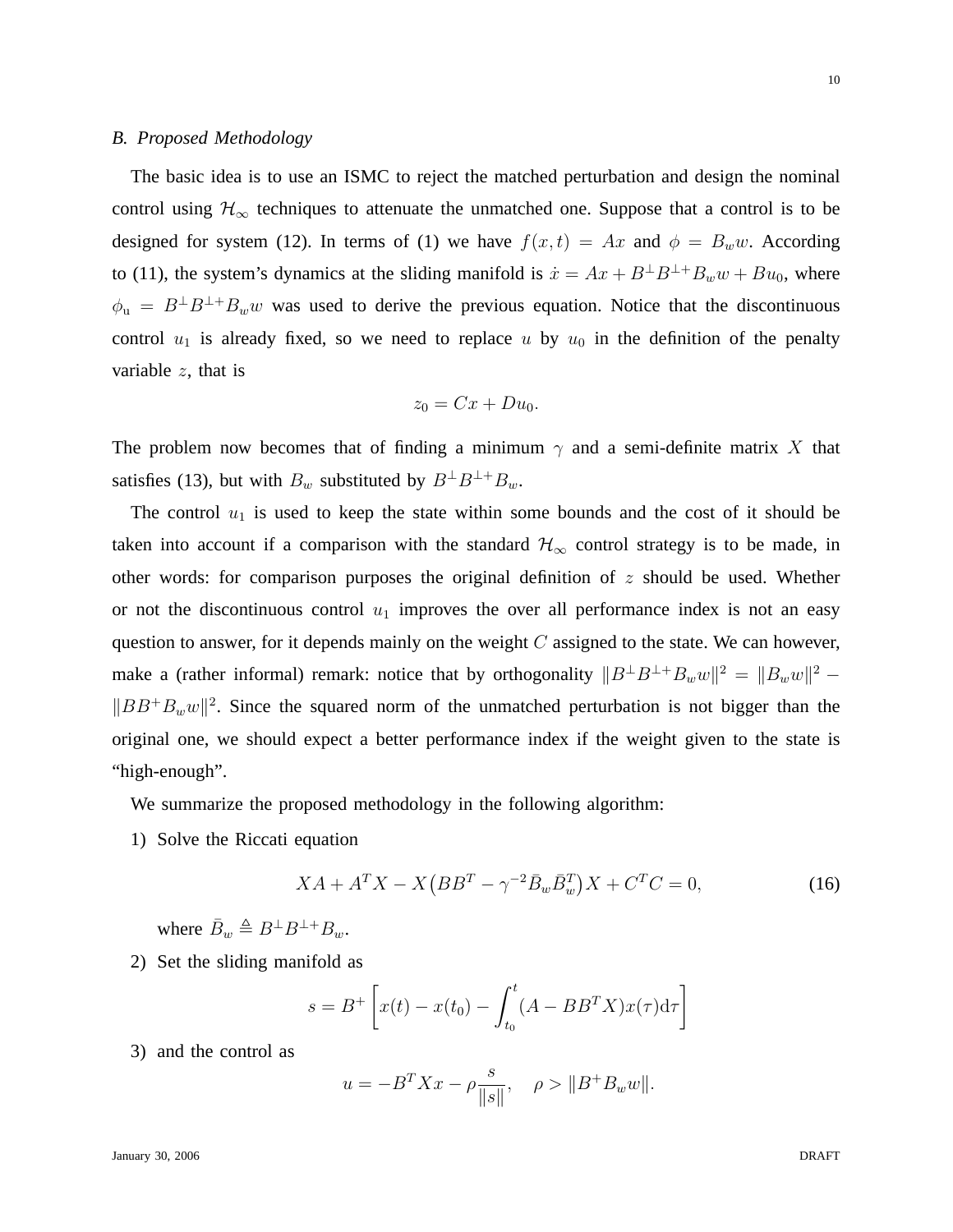## *C. Numerical Example*

Consider the following LTI system:

$$
\begin{bmatrix} \dot{x}_1 \\ \dot{x}_2 \\ \dot{x}_3 \\ \dot{x}_4 \end{bmatrix} = \begin{bmatrix} 0 & 0 & 1 & 0 \\ 0 & 0 & 0 & 1 \\ -1 & 0 & -2 & 0 \\ 2 & -1 & 0 & 2 \end{bmatrix} \begin{bmatrix} x_1 \\ x_2 \\ x_3 \\ x_4 \end{bmatrix} + \begin{bmatrix} 0 & 0 \\ 0 & 0 \\ 0 & 1 \\ 1 & 0 \end{bmatrix} \begin{bmatrix} w_1 \\ w_2 \end{bmatrix} + \begin{bmatrix} 0 \\ 0 \\ 0 \\ 1 \end{bmatrix} u.
$$
 (17)

We define the error variable as

$$
z_0 = \underbrace{\begin{bmatrix} \text{diag}(5,5,10,10) \\ \mathbf{0} \end{bmatrix}}_{C} x + \underbrace{\begin{bmatrix} \mathbf{0} \\ 1 \end{bmatrix}}_{D} u_0
$$

*1)*  $H_{\infty}$  *control alone:* Equation (13) has

$$
X = \begin{bmatrix} 70.35 & -2.43 & 20.53 & 2.24 \\ -2.43 & 57.62 & -7.17 & 4.29 \\ 20.53 & -7.17 & 70.46 & -0.47 \\ 2.24 & 4.29 & -0.47 & 12.83 \end{bmatrix}
$$

as a solution, where the optimal value  $\gamma = 5.9337$  was calculated up to four decimal places. The resulting controller is then,

$$
u = -B^T X x = \begin{bmatrix} -2.24 & -4.29 & 0.47 & -12.82 \end{bmatrix} x
$$

*2) ISMC plus*  $H_{\infty}$ : The disturbances are first decomposed as

$$
B_w w = \begin{bmatrix} 0 & 0 \\ 0 & 0 \\ 0 & 0 \\ 1 & 0 \end{bmatrix} w + \begin{bmatrix} 0 & 0 \\ 0 & 0 \\ 0 & 1 \\ 0 & 0 \end{bmatrix} w.
$$

$$
BB^+ B_w \qquad B^{\perp} B^{\perp +} B_w
$$

The first part is matched and will be eliminated by the discontinuous control  $u_1$ ; the second is unmatched and will be treated using the continuous control  $u_0$ , designed using the  $\mathcal{H}_{\infty}$  technique.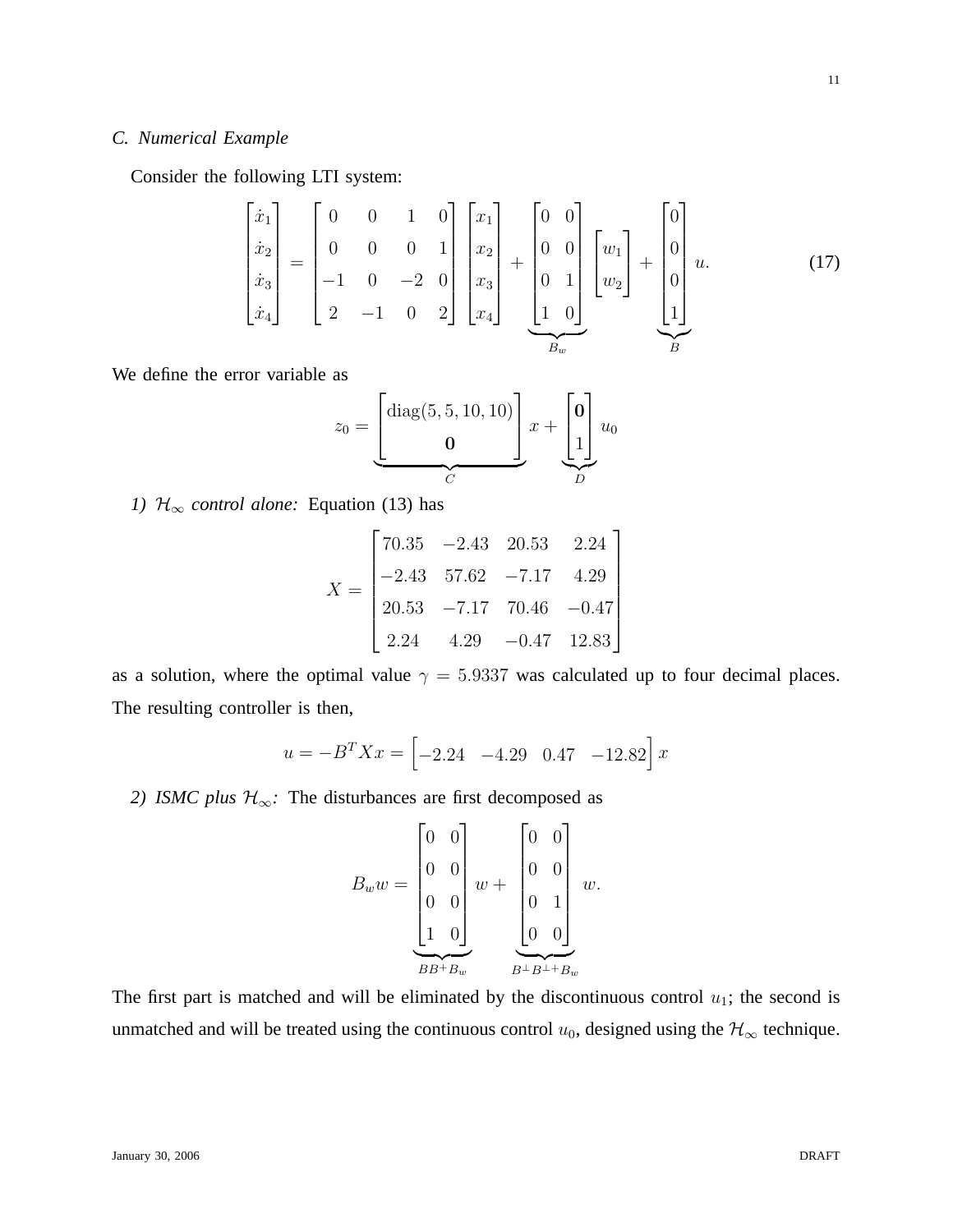The solution to (16) is given by

$$
X = \begin{bmatrix} 70.25 & -2.34 & 20.41 & 2.17 \\ -2.34 & 57.39 & -6.94 & 4.23 \\ 20.41 & -6.94 & 70.34 & -0.45 \\ 2.17 & 4.23 & -0.45 & 12.61 \end{bmatrix}, \text{ and } \gamma = 5.9291.
$$

The nominal control is

$$
u_0 = -B^T X x = \begin{bmatrix} -2.17 & -4.23 & 0.45 & -12.61 \end{bmatrix} x
$$

and the sliding manifold is

$$
s(x,t) = B^{+} \left[ x(t) - x(t_0) - \int_{t_0}^{t} (Ax + Bu_0) d\tau \right].
$$

## *D. Simulation results*

Three simulations were carried out. In all cases the system was perturbed by the signal

$$
w = \cos(\pi t) \begin{bmatrix} 1 & -0.6 \end{bmatrix}^T \tag{18}
$$

and the initial conditions were set at the origin. The first simulation was made using the  $\mathcal{H}_{\infty}$ controller. The second one was made using the combination 'ISMC plus  $\mathcal{H}_{\infty}$ ', but with G set different from  $B^+$ :

$$
G = \begin{bmatrix} 2 & 2 & 2 & 0.5 \end{bmatrix}
$$

The third simulation was made using the optimal value  $G = B<sup>+</sup>$ . The system's states are shown in Fig. 1. The time histories of  $x_1$  and  $x_3$  are the same in all cases because the control has no influence on them. Notice however that for  $G = B<sup>+</sup>$  there is an attenuation of the amplitudes of  $x_2$  and  $x_4$  with respect to the  $\mathcal{H}_{\infty}$  controller and there is an increase of the amplitudes when  $G \neq B^+$ .

In the second simulation the gain  $\rho$  needed to enforce the sliding mode was obtained using (10) and was set to 3.6 . In the last simulation it was obtained using (9) and was set to 1.2 . The discontinuous controls were approximated by

$$
u_1 = -3.6 \frac{s}{|s| + 0.0001}
$$
 and  $u_1 = -1.2 \frac{s}{|s| + 0.0001}$ 

respectively. It can be seen in Fig. 2 that when  $G \neq B^+$  the control acts in the opposite direction, i.e. it's effect is *counter effective*.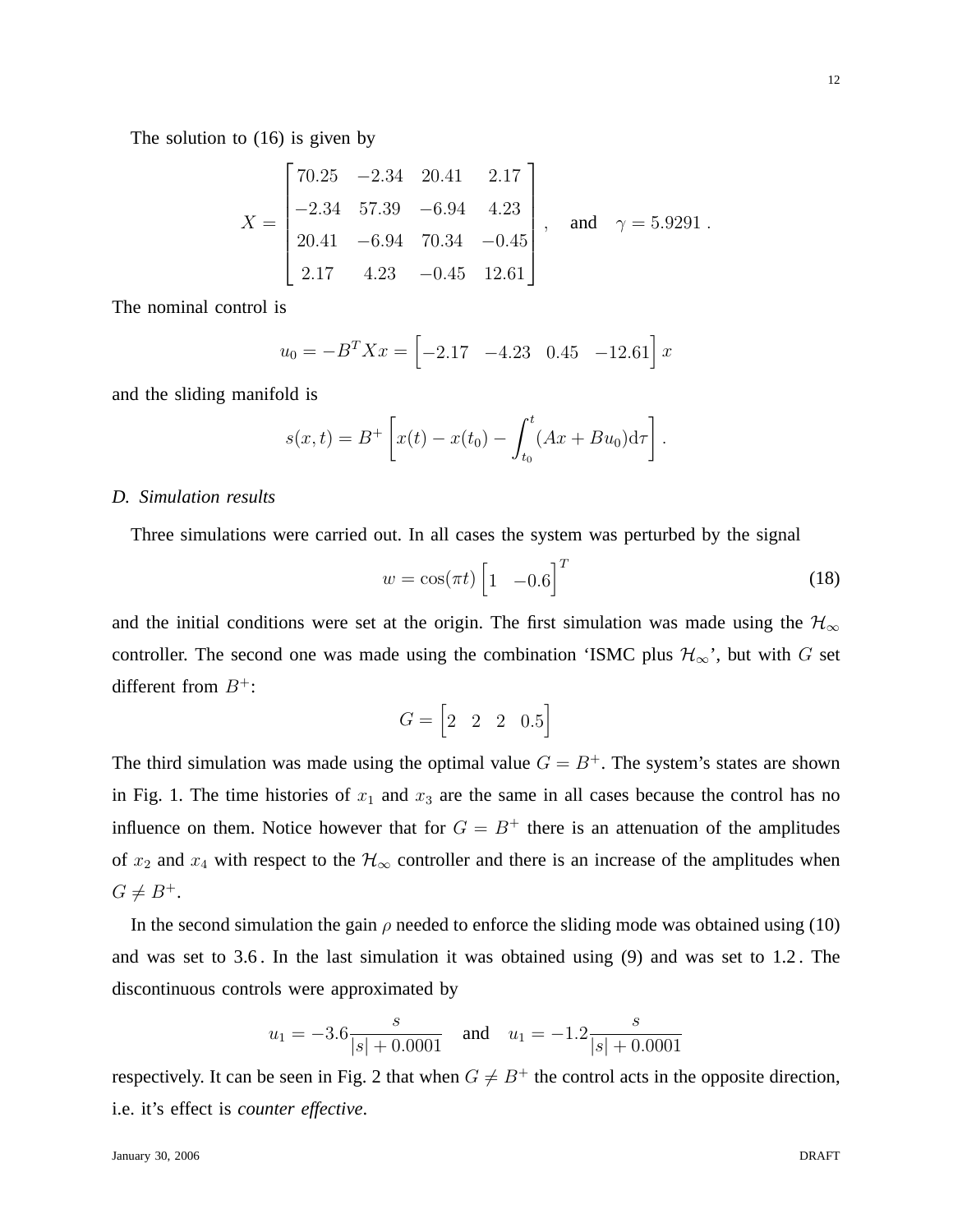

Fig. 1. System's states. Simulation results for the  $H_{\infty}$  controller (dashed-line) and the "ISM plus  $H_{\infty}$ " controller for two cases:  $G \neq B^+$  (dotted-line) and  $G = B^+$  (solid-line). The time histories of  $x_1$  and  $x_3$  are too similar to appreciate a difference.



Fig. 2. High frequency controls.  $u_1 = -3.6s/(|s| + 0.0001)$  for  $G \neq B^+$  (dotted) and  $u_1 = -1.2s/(|s| + 0.0001)$  for  $G = B^+$  (solid).

For comparison purposes we have in Fig. 3 a plot of  $||z||_{\mathcal{L}_2}/||w||_{\mathcal{L}_2}$  for each controller. When G is selected improperly, the value is *increased* due to the amplification of  $\phi_u$ . When G is selected properly, the value is, after a short transient, lower than the one obtained by  $\mathcal{H}_{\infty}$ alone, even though the discontinuous component was included in the penalty variable (i.e.  $z =$  $Cx + D(u_0 + u_1)$ .

## V. CONCLUSIONS

In this note we studied the effects that the projection matrix has on the resulting (equivalent) perturbation. It was shown that in the presence of unmatched disturbances the projection matrix of an ISM controller should be selected carefully, for the resulting controller could amplify them. Two propositions provide a way for selecting the projection matrix correctly. The proposed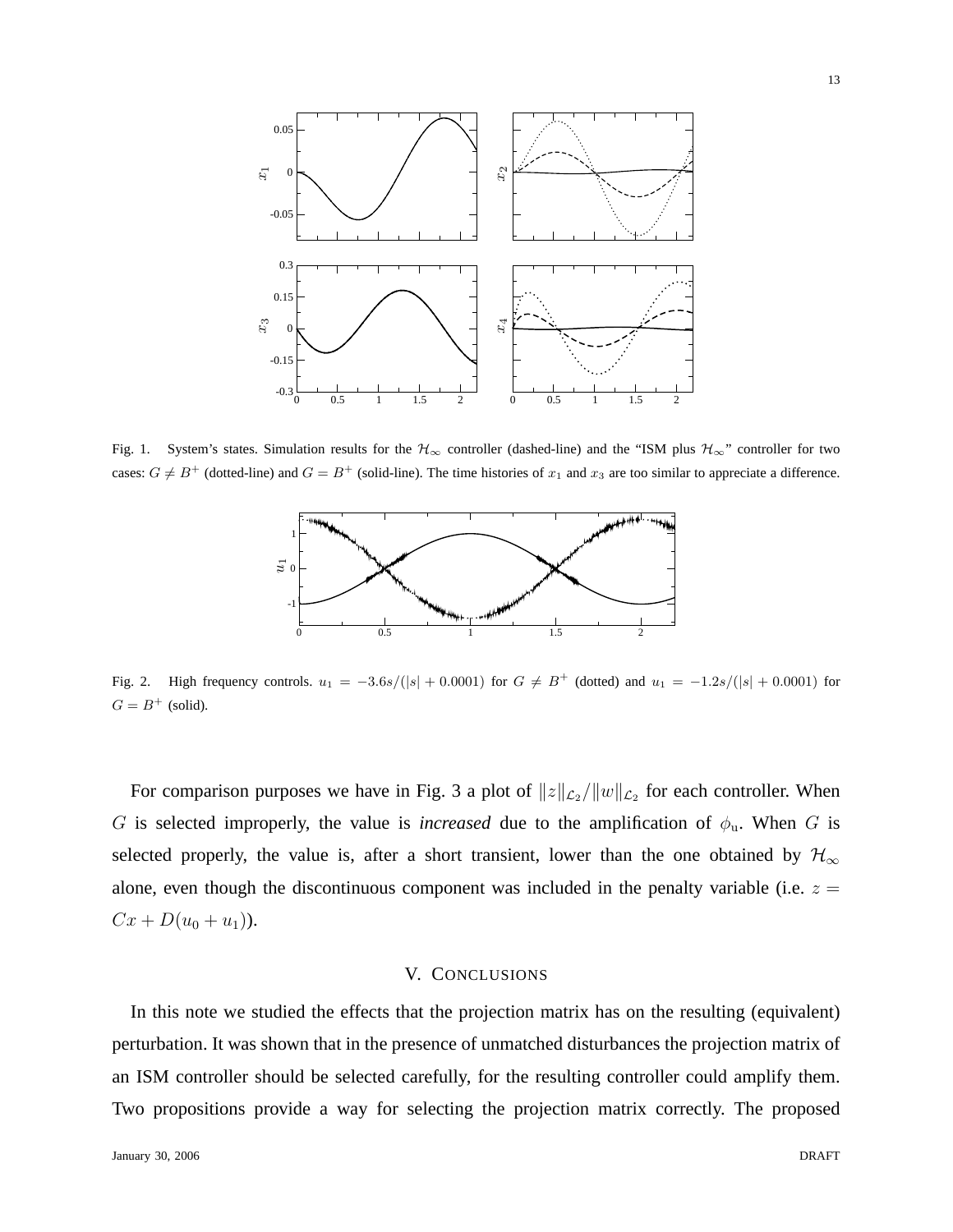

Fig. 3. Actual values of the  $\mathcal{L}_2$  gains for perturbations (18).

parameters ensure that the effect of the unmatched disturbance will *not be amplified* by the discontinuous control. It is also shown that the discontinuous control can not attenuate the unmatched disturbances.

The analysis is aimed at combining ISMC with other robust techniques.  $\mathcal{H}_{\infty}$  control was selected as a specific case, but other techniques could be used as well. Simulation results support the analysis developed.

#### **REFERENCES**

- [1] V. Utkin, J. Guldner, and J. Shi, *Sliding Modes in Electromechanical Systems*. London, U.K.: Taylor & Francis, 1999.
- [2] C. Edwards and S. K. Spurgeon, "Sliding mode stabilisation of uncertain systems using only output information." *International Journal of Control*, vol. 62, pp. 1129–1144, 1995.
- [3] K. Bag, S. K. Spurgeon, and C. Edwards, "Output feedback sliding mode design for linear uncertain systems," *IEE Proc.-Control Theory Appl.*, vol. 144, pp. 209–216, May 1997.
- [4] C. Edwards, A. Akoachere, and S. K. Spurgeon, "Sliding-mode output feedback controller design using linear matrix inequalities," *IEEE Trans. Automat. Contr.*, vol. 46, pp. 115–119, Jan. 2001.
- [5] A. Levant, "Higher-order sliding modes, differentiation and output-feedback control," *International Journal of Control*, vol. 76, pp. 924–941, 2003.
- [6] Y. B. Stessel, "Nonlinear output tracking in conventional and dynamic sliding manifolds," *IEEE Trans. Automat. Contr.*, vol. 42, pp. 1282–1286, 1997.
- [7] A. Poznyak, Y. B. Stessel, and C. Jiménez, "Mini-max sliding mode control for multimodel linear time varing systems," *IEEE Trans. Automat. Contr.*, vol. 48, pp. 2141–2150, Dec. 2003.
- [8] Y. Orlov, W. Perruquetti, and J. Richard, "Sliding mode control synthesis of uncertain time-delay systems," *Asian Journal of Control*, vol. 5, pp. 568–577, 2003.